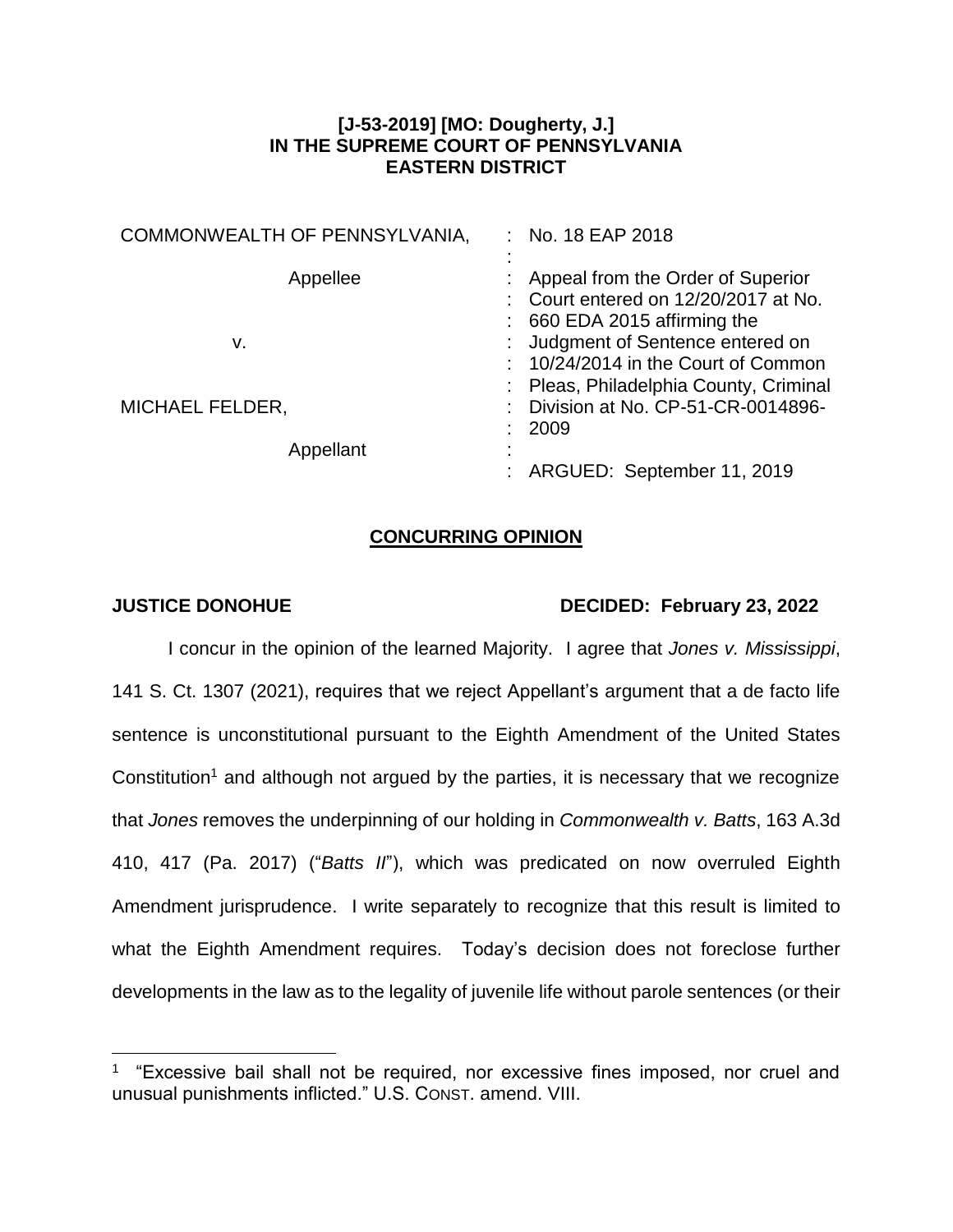de facto equivalent as alleged here) under the Pennsylvania Constitution nor as to how appellate courts will review the discretionary aspects of such sentences.

Preliminarily, it is imperative to note that the only issue before the Court is whether the de facto life sentence was constitutional pursuant to the Eighth Amendment. In *Batts II*, we held that the United States Supreme Court's decisions in *Miller v. Alabama*, 567 U.S. 460 (2012), and *Montgomery v. Louisiana*, 577 U.S. 190 (2016), mandated, among other things, a presumption against sentencing a juvenile to life without the possibility of parole which may only be rebutted beyond a reasonable doubt by proof from the Commonwealth "that the juvenile offender is permanently incorrigible and thus is unable to be rehabilitated." *Batts II*, 163 A.3d at 459. *Jones* holds that "a separate factual finding of permanent incorrigibility is not required before a sentencer imposes a life-withoutparole sentence on a murderer under [eighteen]." *Jones*, 141 S. Ct. at 1318–19. Clearly, the portions of *Batts II* relying on an Eighth Amendment mandate of a finding of a permanent incorrigibility have been abrogated.

However, the Majority's observation that "without a substantive constitutional mooring, the procedural protections we adopted in *Batts II* cannot stand in their current, judicially-created form" addresses only the constitutional mooring with respect to the Eighth Amendment.<sup>2</sup> It remains an open question whether any or all components of *Batts* 

 $\overline{a}$ 

<sup>&</sup>lt;sup>2</sup> I share Justice Wecht's observation that *Batts II* "is a complex, multi-faceted decision, one that drew authority from numerous sources, establishing a series of procedural protections for juveniles. Before unilaterally deciding that no aspect of that complicated decision can remain, I would first consider the informed input of interested parties." Dissenting Op. at 8. I depart from Justice Wecht's dissenting posture only because I find that affirming the sentence as constitutionally valid under the Eighth Amendment will channel advocacy towards the open questions identified within this opinion. Also, when allowance of appeal was granted, it was not improvident.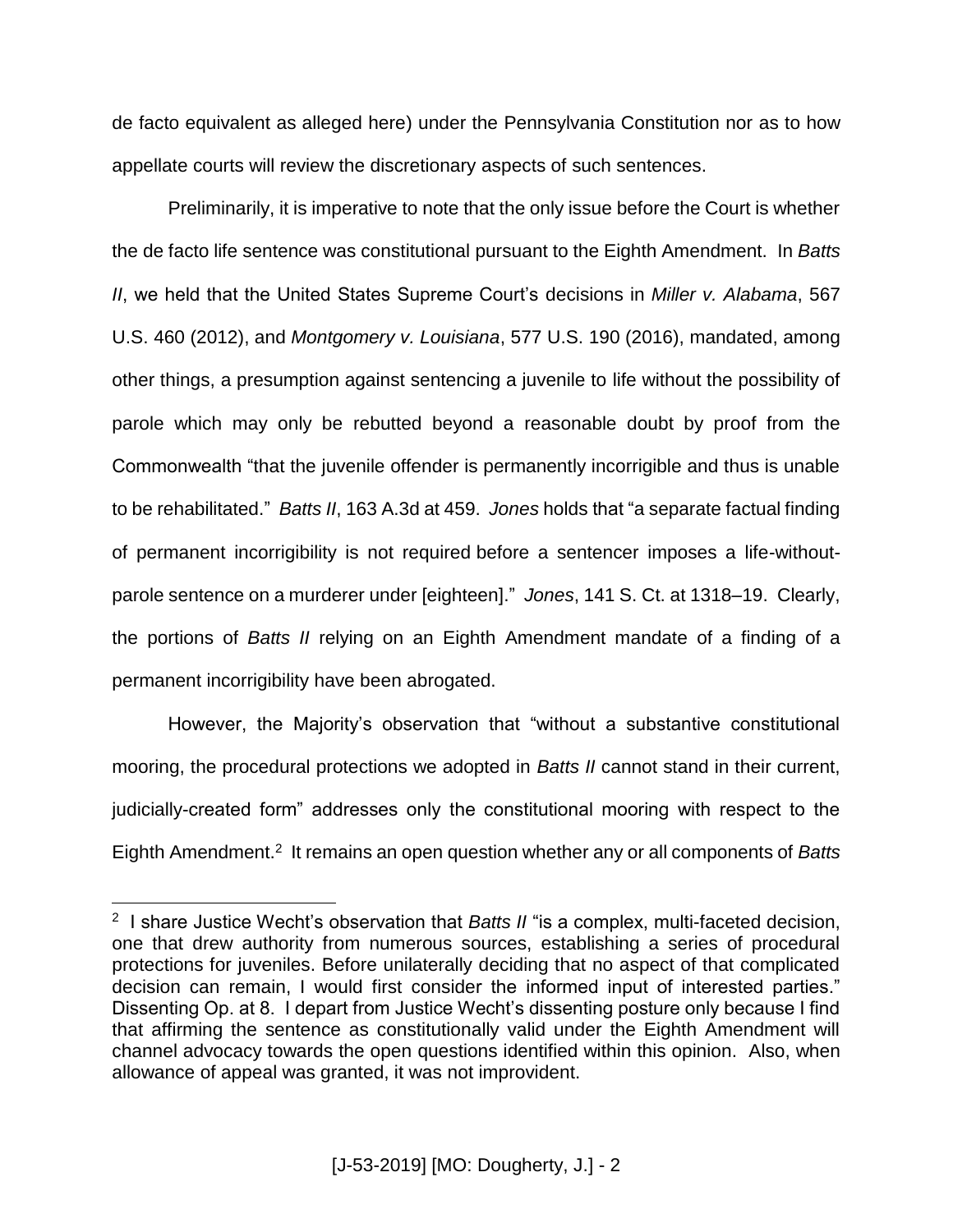*II* remain in place with respect to the Pennsylvania Constitution's prohibition of "cruel" punishments."<sup>3</sup> In the predecessor decision to *Batts II*, we rejected a claim that Article I, Section 13 provides greater protection than the Eighth Amendment. However, the *Batts I* Court analyzed only the specific claim "that a categorical ban on the imposition of lifewithout-parole sentences on juvenile offenders is required by Article I, Section 13 of the Pennsylvania Constitution, which prohibits 'cruel punishments.'" *Commonwealth v. Batts*, 66 A.3d 286, 297 (Pa. 2013). The appellant's primary argument was "that this Court should expand upon the United States Supreme Court's proportionality approach, not that it should derive new theoretical distinctions based on differences between the conceptions of 'cruel' and 'unusual.'" *Id*. at 298.

Although we rejected the proffered argument, in my view, *Batts I* does not foreclose a departure from *Jones* with respect to the separate question of **how** a trial court determines whether a particular juvenile is the rare individual who should be incarcerated for life with no possibility of parole. Certainly, the Eighth Amendment requires only that the sentencing judge be given discretion to consider something less than that. "[A] State's discretionary sentencing system is both constitutionally necessary and constitutionally sufficient." *Jones*, 141 S. Ct. at 1313. *Batts I* says nothing regarding whether Article I, Section 13 is so limited.<sup>4</sup> See Commonwealth v. Bishop, 217 A.3d 833, 841 n.10 (Pa.

 $\overline{a}$ 

<sup>&</sup>lt;sup>3</sup> "Excessive bail shall not be required, nor excessive fines imposed, nor cruel punishments inflicted." PA. CONST. art. I, § 13.

<sup>4</sup> In *Commonwealth v. Edmunds*, this Court rejected the "good faith" exception to the exclusionary rule as announced in *United States v. Leon,* 468 U.S. 897 (1984). *Commonwealth v. Edmunds*, 586 A.2d 887, 888 (Pa. 1991). We stated that "*Leon* … departed from a long history of exclusionary rule jurisprudence," *id*. at 892, and described *Leon* as a "reinterpretation" that "differs from the way the exclusionary rule has evolved in Pennsylvania since the decision of *Mapp v. Ohio* in 1961 and represents a shift in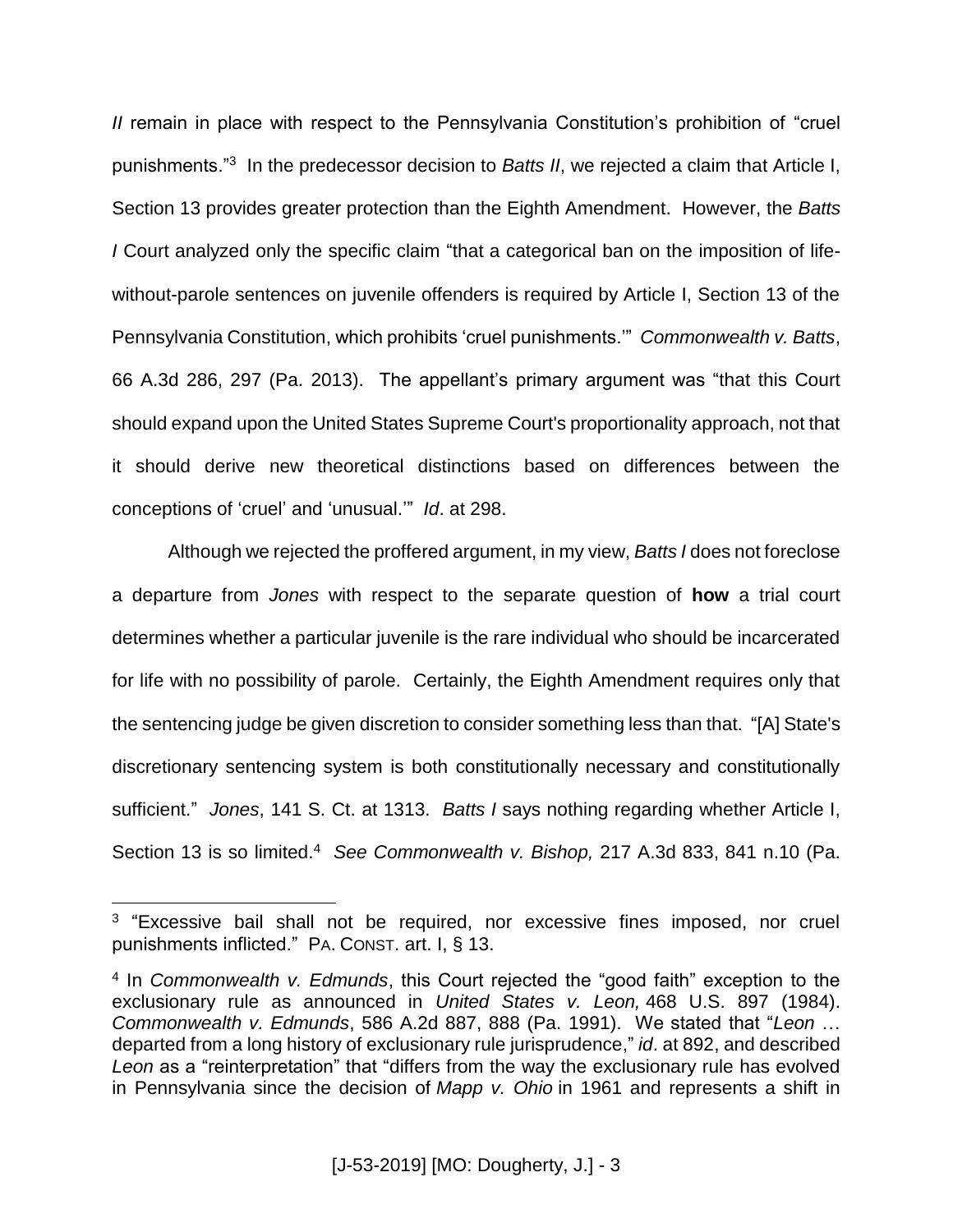2019) ("It would be untenable for a court to decide an important state constitutional question as a precedential matter in the absence of any argumentation and without any analytical treatment on its own part of the departure question[.]"). Drawing on *Batts I*, there may be a theoretical difference between the "conceptions of 'cruel' and 'unusual'" for purposes of deciding that life sentences, or de facto life sentences for juveniles, are indeed unusual. 66 A.3d at 298. Absent directed advocacy on the separate question of whether the two provisions should be identical for all purposes, I distance myself from any implication that the issue has been resolved.

Finally, the foregoing discussion only speaks to the constitutionality of Felder's sentence. The constitutionality of that sentence opens the door to claims that such lengthy sentences, while not unconstitutional under the Eighth Amendment, nevertheless constitute an abuse of the trial court's discretion. The *Jones* Court was not concerned with the question of whether any individual juvenile's sentence was appropriate. Indeed, the Court explicitly suggested that further development in that arena is left to the States.

> Importantly, like *Miller* and *Montgomery*, our holding today does not preclude the States from imposing additional sentencing limits in cases involving defendants under [eighteen] convicted of murder. States may categorically prohibit life without parole for all offenders under [eighteen]. Or States may require sentencers to make extra factual findings before sentencing an offender under [eighteen] to life without parole. Or States may direct sentencers to formally explain on the record why a life-without-parole sentence is

 $\overline{a}$ 

judicial philosophy from the decisions of the United States Supreme Court dating back to *Weeks v. United States.*" *Id*. at 897. Presently, the Majority cites the "blistering dissent" filed in *Jones* by Justice Sotomayor and joined by Justices Breyer and Kagan, which "forcefully argued the Court was retreating from *Montgomery*'*s* reading of *Miller*." Majority Op. at 16 n.12. Those criticisms do not impact the *Jones* Court's holding. But the logical force of those arguments arguably matters a great deal insofar as the *Jones* Court's analysis of the United States Constitution is a factor in deciding whether this Court will follow when interpreting analogous provisions in the Pennsylvania Constitution.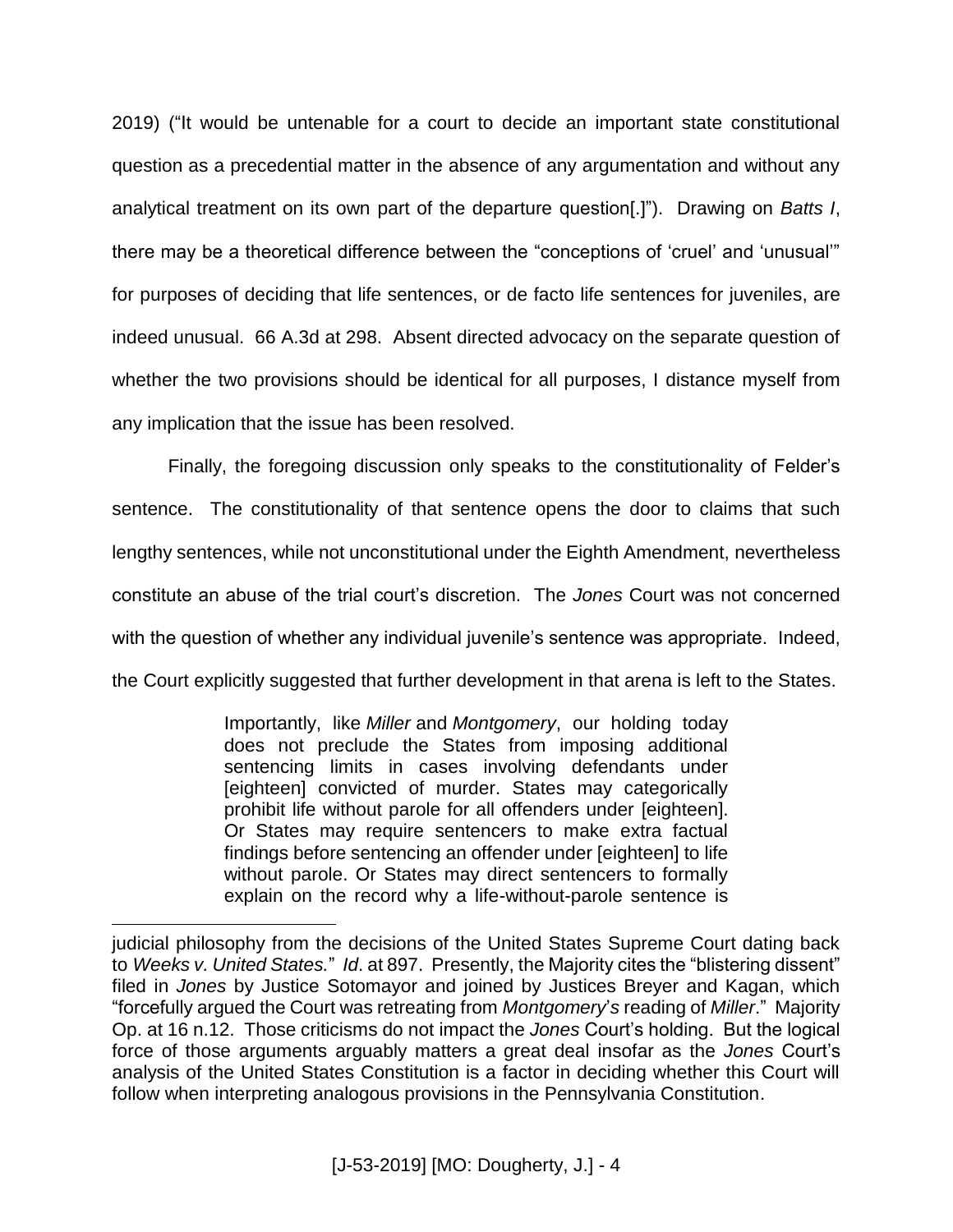appropriate notwithstanding the defendant's youth. States may also establish rigorous proportionality or other substantive appellate review of life-without-parole sentences. All of those options, and others, remain available to the States.

141 S. Ct. at 1323.

While the discretionary aspects of Felder's sentence are not at issue, I note that in

*Batts I* then-Justice, now Chief Justice, Baer authored a concurring opinion highlighting

the General Assembly's legislative response to *Miller*.

I write separately to note my belief that, for purposes of uniformity in sentencing, it would be appropriate for trial courts engaging in the task of resentencing under this circumstance to seek guidance in determining a defendant's sentence and setting a minimum term from the General Assembly's timely recent enactment in response to the U.S. Supreme Court's decision in *Miller.*

\* \* \*

If trial courts fail to take guidance from the recent legislative enactments, the minimum sentence imposed on any given juvenile before becoming eligible for parole could vary widely. One court could immediately parole an 18 year old offender, while another court could impose a 50 year minimum sentence on a 14 year old offender. While discretionary sentencing is a valid trial court function and *Miller* specifies that individual circumstances should be considered by judges sentencing juvenile murder offenders, given that the legislature is the policy-making body for our Commonwealth and has quickly responded to *Miller* indicating the minimum sentences it views as appropriate for different aged juvenile homicide offenders, I believe courts engaging in resentencing necessitated by the *Miller* decision, should look to the newly enacted statute for guidance without abrogating their discretion as appropriate in individualized cases

*Batts I*, 66 A.3d at 300 (Baer, J., concurring).

These observations may well impact not only how appellate courts review the discretionary aspects of these purported de facto life sentences, but also the constitutionality of those sentences under Article I, Section 13. In *Batts I*, we